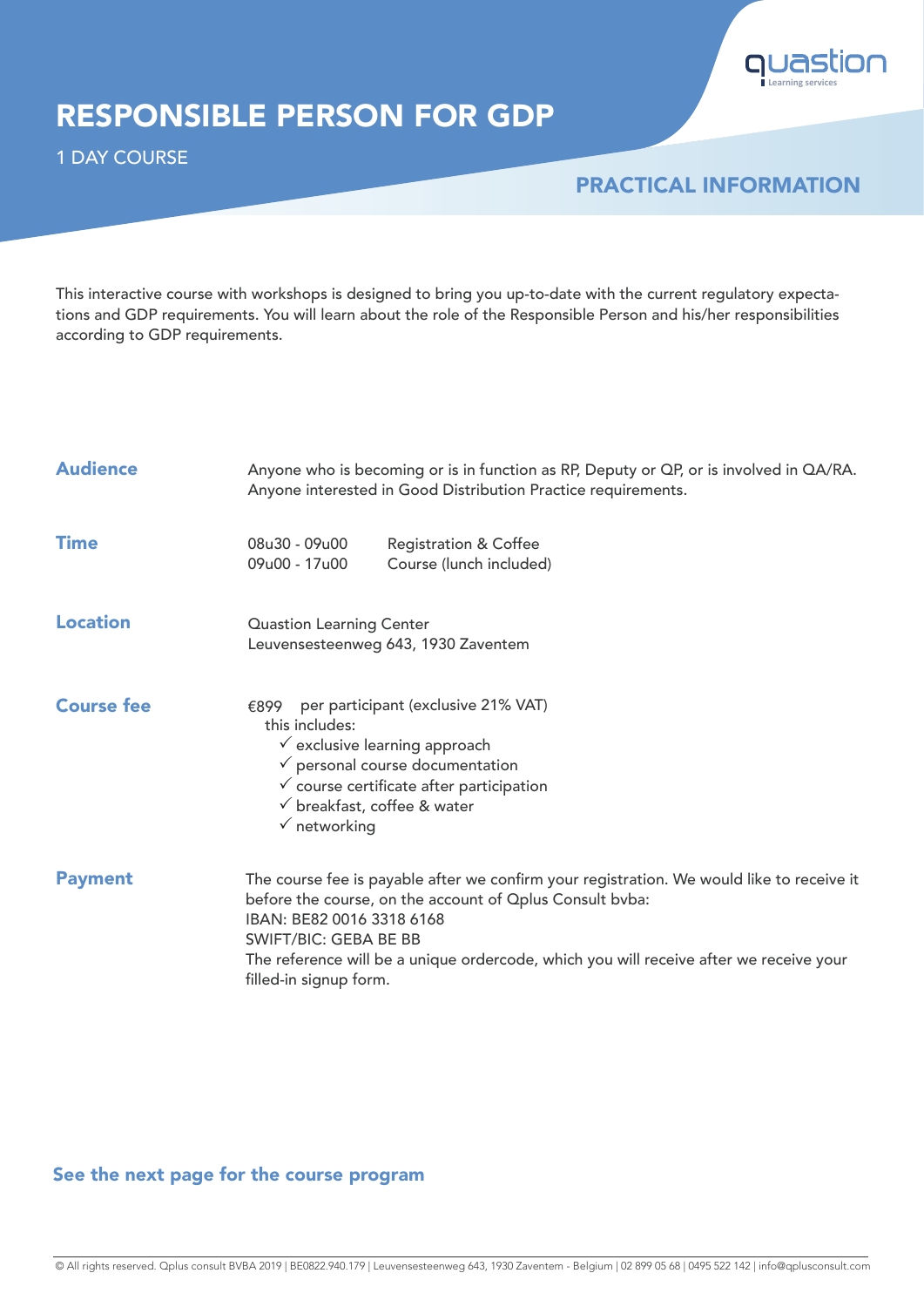

# RESPONSIBLE PERSON FOR GDP

#### 1 DAY COURSE

### PROGRAM

#### Implementation of the New EU GDP Guideline

• Well-known or new: a summary of the most important changes

#### GDP Compliance: How to Achieve It?

- Roadmap: what do I need?
- How to get started and to maintain a GDP-compliant status?
- The counterfeit and pharma supply chain

#### Quality Management System

• How to develop and implement an effective Quality Management System?

#### Roles and Responsibilities of the RP

- Qualification requirements to the RP
- Duties of the RP
- How to keep it all under control?
- What and how to delegate?
- How to report and control delegated activities?
- RP deputy: who can help me?

#### RP Quality Oversight: Principles & Practical Approach

- RP Quality Oversight: what to oversee and how to proceed?
- How to establish a Quality Oversight process

#### Batch Release for Sale: Requirements & Reality

- Batch release for sale: is this mandatory?
- Batch release for sale: to do or not to do?
- What does Final Batch Release mean for RP?
- RP vs. QP role in Final Batch Release
- Where your responsibility as RP GDP stops
- How to identify what to verify and control?

#### Returns: Time- & Risk–reducing Approach

- What are the requirements and how to implement?
- Time- & risk-reducing approach

#### GDP(/GMP) Inspections

- GDP inspection readiness
- Frequent findings
- Expectations with regards to the RP

#### Temperature-controlled Distribution

- Get known your distribution chain
- How to identify the weakest links and what to do?
- How to manage cold chain products: warehousing & transport
- How to manage 15-25°C products: warehousing & transport
- Temperature monitoring or control? what is the best option for the product

#### How to Manage Outsourced GDP Activities & Audits

- What is a GDP activity?
- How to qualify & manage GDP outsourced activities?
- Approach a GDP Audit
- Reporting deficiencies : CAPA's or risk mitigation plan?
- Quality Agreements requirements & inspectorate expectations

#### Transport: a Grey-zone or Well-known Activity

- How to manage GDP-transport?
- Risk-based approach and where to pay attention to

#### Management Review & Monitoring in Practice

- How to identify the parameters for monitoring
- The Best Industry Practices for Management Review and Monitoring